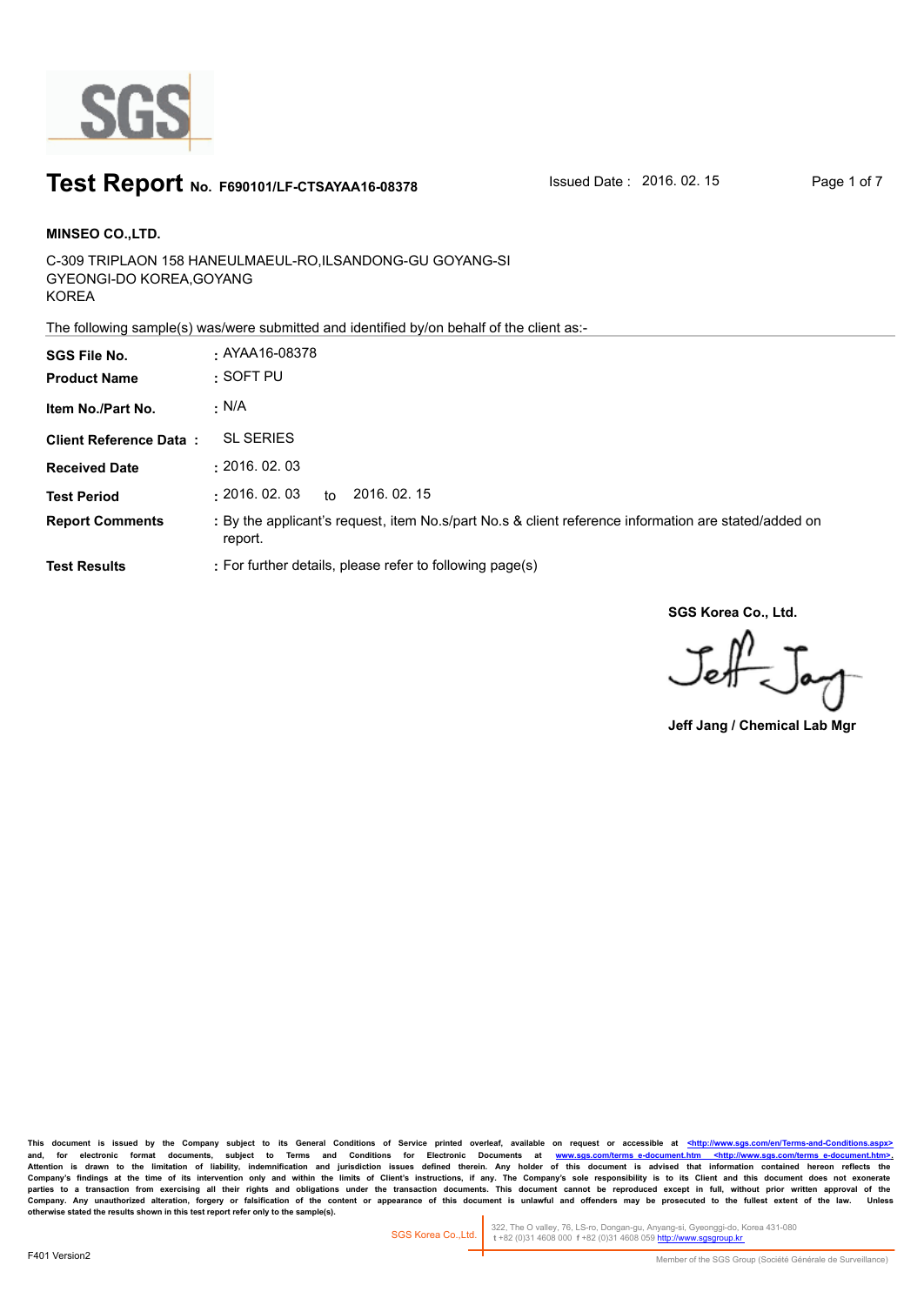

## **Test Report** No. F690101/LF-CTSAYAA16-08378 **Issued Date : 2016. 02. 15** Page 2 of 7

| Sample No.                | : AYAA16-08378.001 |
|---------------------------|--------------------|
| <b>Sample Description</b> | :SOFT PU           |
| Item No./Part No.         | : N/A              |
| <b>Materials</b>          | ∴ N/A              |

#### **Heavy Metals**

| <b>Test Items</b>                  | Unit  | <b>Test Method</b>                                                                                                          | <b>MDL</b>     | <b>Results</b> |
|------------------------------------|-------|-----------------------------------------------------------------------------------------------------------------------------|----------------|----------------|
| Cadmium (Cd)                       | mg/kg | With reference to IEC 62321-5:2013<br>(Determination of Cadmium by ICP-OES)                                                 | 0.5            | N.D.           |
| Lead (Pb)                          | mg/kg | With reference to IEC 62321-5:2013<br>(Determination of Lead by ICP-OES)                                                    | 5              | N.D.           |
| Mercury (Hg)                       | mg/kg | With reference to IEC 62321-4:2013<br>(Determination of Mercury by ICP-OES)                                                 | $\overline{2}$ | N.D.           |
| Hexavalent Chromium (Cr VI)        | mg/kg | With reference to IEC 62321:2008 (Determination<br>of Hexavalent Chromium by spot test/Colorimetric<br>Method using UV-Vis) | $\mathbf{1}$   | N.D.           |
| <b>Flame Retardants-PBBs/PBDEs</b> |       |                                                                                                                             |                |                |
| <b>Test Items</b>                  | Unit  | <b>Test Method</b>                                                                                                          | <b>MDL</b>     | <b>Results</b> |
| Monobromobiphenyl                  | mg/kg | With reference to IEC 62321-6:2015<br>(Determination of PBBs and PBDEs by GC-MS)                                            | 5              | N.D.           |
| Dibromobiphenyl                    | mg/kg | With reference to IEC 62321-6:2015<br>(Determination of PBBs and PBDEs by GC-MS)                                            | 5              | N.D.           |
| Tribromobiphenyl                   | mg/kg | With reference to IEC 62321-6:2015<br>(Determination of PBBs and PBDEs by GC-MS)                                            | 5              | N.D.           |
| Tetrabromobiphenyl                 | mg/kg | With reference to IEC 62321-6:2015<br>(Determination of PBBs and PBDEs by GC-MS)                                            | 5              | N.D.           |
| Pentabromobiphenyl                 | mg/kg | With reference to IEC 62321-6:2015<br>(Determination of PBBs and PBDEs by GC-MS)                                            | 5              | N.D.           |
| Hexabromobiphenyl                  | mg/kg | With reference to IEC 62321-6:2015<br>(Determination of PBBs and PBDEs by GC-MS)                                            | 5              | N.D.           |
| Heptabromobiphenyl                 | mg/kg | With reference to IEC 62321-6:2015<br>(Determination of PBBs and PBDEs by GC-MS)                                            | 5              | N.D.           |
| Octabromobiphenyl                  | mg/kg | With reference to IEC 62321-6:2015<br>(Determination of PBBs and PBDEs by GC-MS)                                            | 5              | N.D.           |
| Nonabromobiphenyl                  | mg/kg | With reference to IEC 62321-6:2015<br>(Determination of PBBs and PBDEs by GC-MS)                                            | 5              | N.D.           |
| Decabromobiphenyl                  | mg/kg | With reference to IEC 62321-6:2015<br>(Determination of PBBs and PBDEs by GC-MS)                                            | 5              | N.D.           |
| Monobromodiphenyl ether            | mg/kg | With reference to IEC 62321-6:2015<br>(Determination of PBBs and PBDEs by GC-MS)                                            | 5              | N.D.           |
| Dibromodiphenyl ether              | mg/kg | With reference to IEC 62321-6:2015<br>(Determination of PBBs and PBDEs by GC-MS)                                            | 5              | N.D.           |
| Tribromodiphenyl ether             | mg/kg | With reference to IEC 62321-6:2015<br>(Determination of PBBs and PBDEs by GC-MS)                                            | 5              | N.D.           |
| Tetrabromodiphenyl ether           | mg/kg | With reference to IEC 62321-6:2015<br>(Determination of PBBs and PBDEs by GC-MS)                                            | 5              | N.D.           |

This document is issued by the Company subject to its General Conditions of Service printed overleaf, available on request or accessible at <http://www.sgs.com/en/Terms-and-Conditions. and, for electronic format documents, subject to Terms and Conditions for Electronic Documents at <u>www.sgs.com/terms\_e-document.htm <http://www.sgs.com/terms\_e-document.htm>-</u><br>Attention is drawn to the limitation of liabil Company's findings at the time of its intervention only and within the limits of Client's instructions, if any. The Company's sole responsibility is to its Client and this document does not exonerate<br>parties to a transacti Company. Any unauthorized alteration, forgery or falsification of the content or appearance of this document is unlawful and offenders may be prosecuted to the fullest extent of the law. Unless otherwise stated the results

322, The O valley, 76, LS-ro, Dongan-gu, Anyang-si, Gyeonggi-do, Korea 431-080  **t** +82 (0)31 4608 000 **f** +82 (0)31 4608 059 http://www.sgsgroup.kr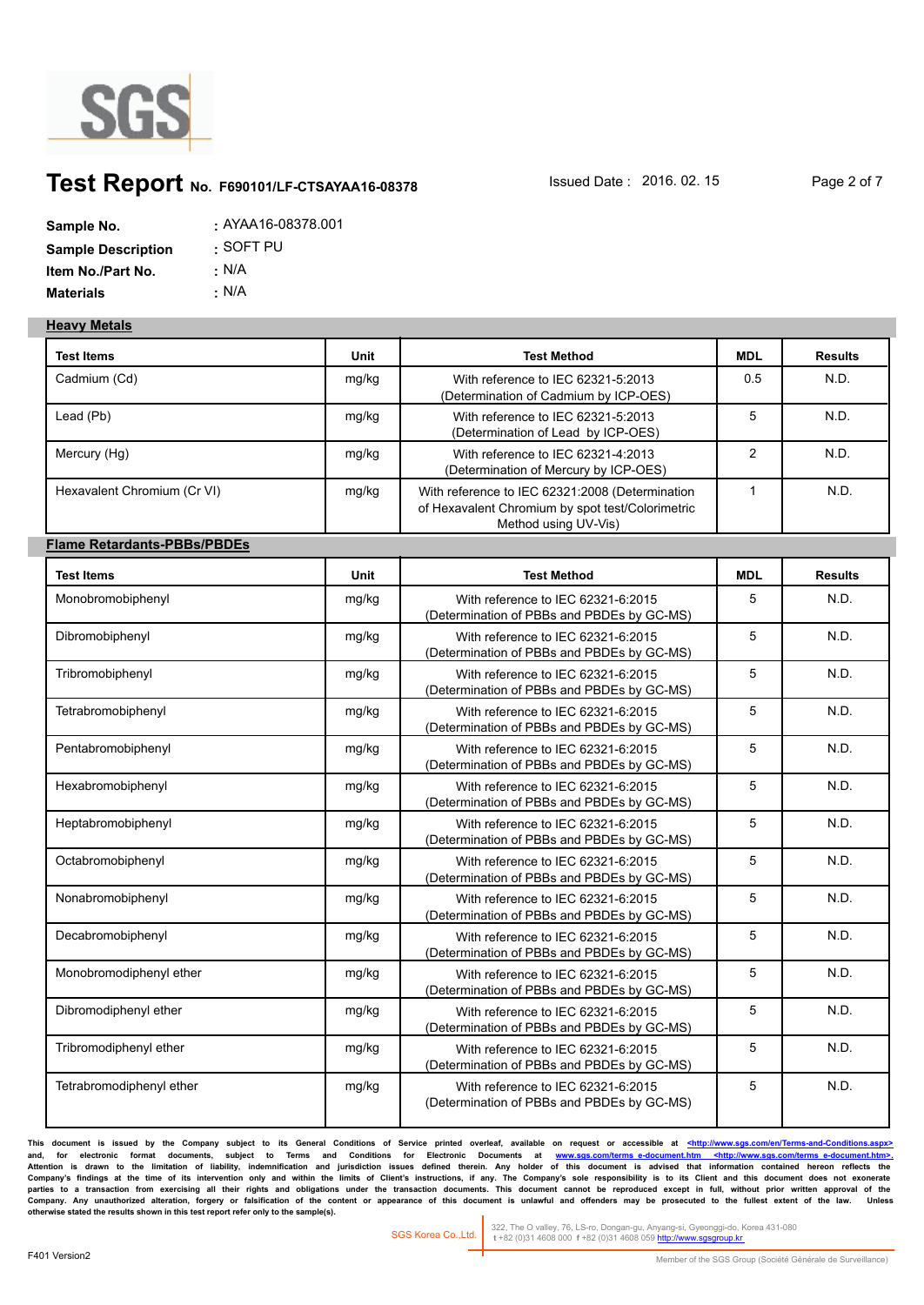

# **Test Report** No. F690101/LF-CTSAYAA16-08378 **ISSued Date : 2016. 02. 15** Page 3 of 7

| Sample No.                | : AYAA16-08378.001 |
|---------------------------|--------------------|
| <b>Sample Description</b> | :SOFT PU           |
| Item No./Part No.         | : N/A              |
| <b>Materials</b>          | ∴ N/A              |

#### **Flame Retardants-PBBs/PBDEs**

| <b>Test Items</b>                  | <b>Unit</b> | <b>Test Method</b>                                                               | <b>MDL</b>   | <b>Results</b> |
|------------------------------------|-------------|----------------------------------------------------------------------------------|--------------|----------------|
| Pentabromodiphenyl ether           | mg/kg       | With reference to IEC 62321-6:2015<br>(Determination of PBBs and PBDEs by GC-MS) | 5            | N.D.           |
| Hexabromodiphenyl ether            | mg/kg       | With reference to IEC 62321-6:2015<br>(Determination of PBBs and PBDEs by GC-MS) | 5            | N.D.           |
| Heptabromodiphenyl ether           | mg/kg       | With reference to IEC 62321-6:2015<br>(Determination of PBBs and PBDEs by GC-MS) | 5            | N.D.           |
| Octabromodiphenyl ether            | mg/kg       | With reference to IEC 62321-6:2015<br>(Determination of PBBs and PBDEs by GC-MS) | 5            | N.D.           |
| Nonabromodiphenyl ether            | mg/kg       | With reference to IEC 62321-6:2015<br>(Determination of PBBs and PBDEs by GC-MS) | 5            | N.D.           |
| Decabromodiphenyl ether            | mg/kg       | With reference to IEC 62321-6:2015<br>(Determination of PBBs and PBDEs by GC-MS) | 5            | N.D.           |
| <b>Phthalates</b>                  |             |                                                                                  |              |                |
| Test Items                         | <b>Unit</b> | <b>Test Method</b>                                                               | <b>MDL</b>   | <b>Results</b> |
| Benzyl butyl phthalate (BBP)       | mg/kg       | With reference to EPA 8061A, GC/MS                                               | 50           | N.D.           |
| Di-butyl phthalate (DBP)           | mg/kg       | With reference to EPA 8061A, GC/MS                                               | 50           | N.D.           |
| Di-(2-ethylhexyl) phthalate (DEHP) | mg/kg       | With reference to EPA 8061A, GC/MS                                               | 50           | N.D.           |
| Di-isodecyl phthalate (DIDP)       | mg/kg       | With reference to EPA 8061A, GC/MS                                               | 50           | N.D.           |
| Di-isononyl phthalate (DINP)       | mg/kg       | With reference to EPA 8061A, GC/MS                                               | 50           | N.D.           |
| Di-n-octyl phthalate (DNOP)        | mg/kg       | With reference to EPA 8061A, GC/MS                                               | 50           | N.D.           |
| <b>Polymer Identification</b>      |             |                                                                                  |              |                |
| <b>Test Items</b>                  | Unit        | <b>Test Method</b>                                                               | <b>MDL</b>   | <b>Results</b> |
| <b>PVC</b>                         | $***$       | FT-IR                                                                            |              | Negative       |
| Other(s)                           |             |                                                                                  |              |                |
| <b>Test Items</b>                  | Unit        | <b>Test Method</b>                                                               | <b>MDL</b>   | <b>Results</b> |
| Formaldehyde                       | mg/kg       | EPA8315A, HPLC                                                                   | $\mathbf{1}$ | N.D.           |
| Dimethyl fumarate                  | mg/kg       | With referance to ISO/TS 16186:2012, GC/MS                                       | 0.1          | N.D.           |

This document is issued by the Company subject to its General Conditions of Service printed overleaf, available on request or accessible at <http://www.sgs.com/en/Termsand, for electronic format documents, subject to Terms and Conditions for Electronic Documents at <u>www.sgs.com/terms\_e-document.htm <http://www.sgs.com/terms\_e-document.htm>-</u><br>Attention is drawn to the limitation of liabil Company's findings at the time of its intervention only and within the limits of Client's instructions, if any. The Company's sole responsibility is to its Client and this document does not exonerate<br>parties to a transacti Company. Any unauthorized alteration, forgery or falsification of the content or appearance of this document is unlawful and offenders may be prosecuted to the fullest extent of the law. Unless otherwise stated the results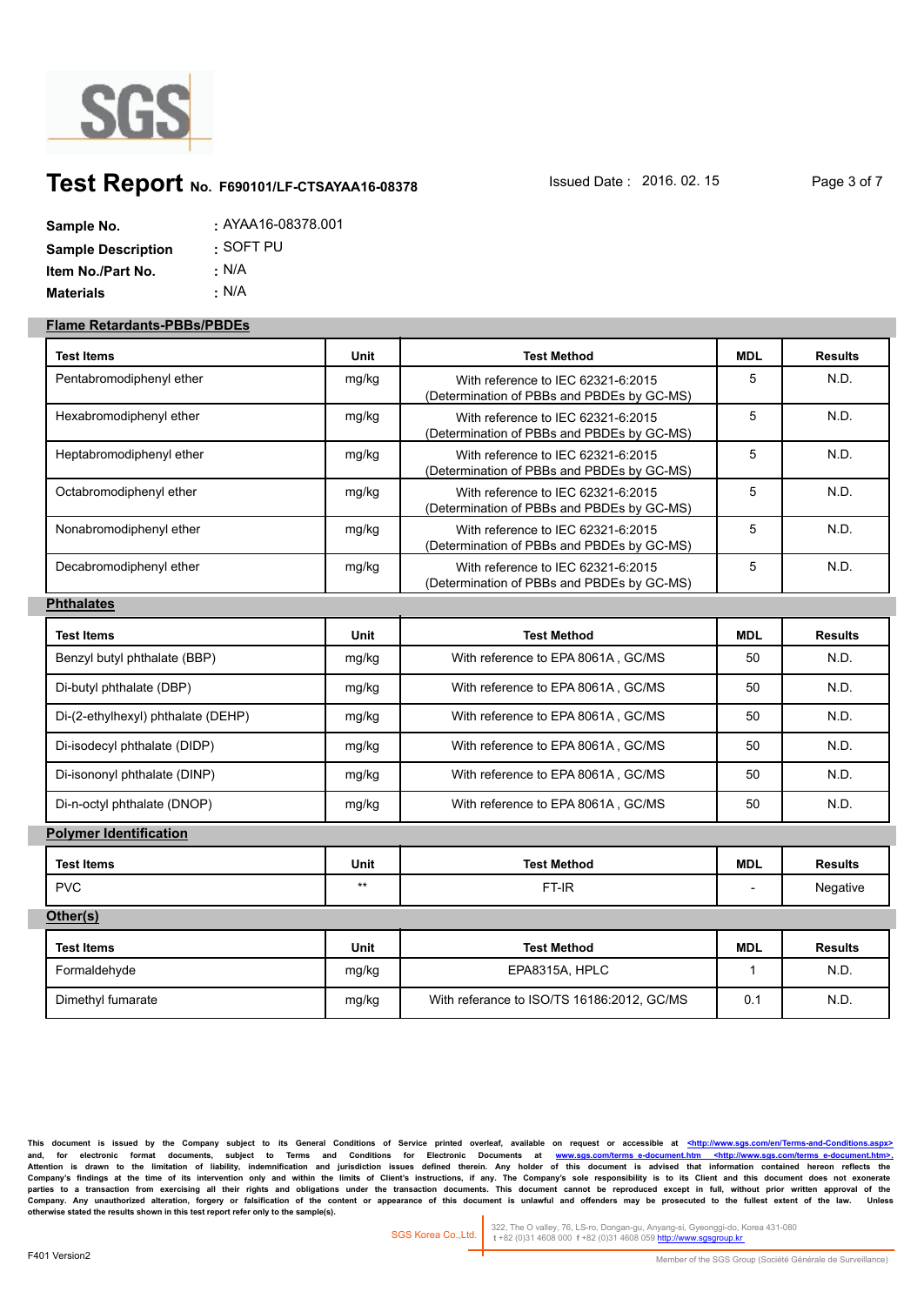

#### **Test Report** No. F690101/LF-CTSAYAA16-08378 **Issued Date : 2016. 02. 15** Page 4 of 7

(1) N.D. = Not detected.(<MDL) NOTE:

- $(2)$  mg/kg = ppm
- (3) MDL = Method Detection Limit
- $(4) -$  = No regulation
- (5) Negative = Undetectable / Positive = Detectable
- (6) \*\* = Qualitative analysis (No Unit)
- $(7)$  \* = a. The sample is positive for CrVI if the CrVI concentration is greater than 0.13 ug/cm2. The sample coating is considered to contain CrVI.
	- b. The sample is negative for CrVI if CrVI is n.d. (concentration less than 0.10 ug/cm2). The coating is considered a non-CrVI based coating.
	- c. The result between 0.10 ug/cm2 and 0.13 ug/cm2 is considered to be inconclusive unavoidable coating variations may influence the determination.



This document is issued by the Company subject to its General Conditions of Service printed overleaf, available on request or accessible at <http://www. and, for electronic format documents, subject to Terms and Conditions for Electronic Documents at <u>www.sgs.com/terms\_e-document.htm <http://www.sgs.com/terms\_e-document.htm>-</u><br>Attention is drawn to the limitation of liabil Company's findings at the time of its intervention only and within the limits of Client's instructions, if any. The Company's sole responsibility is to its Client and this document does not exonerate<br>parties to a transacti Company. Any unauthorized alteration, forgery or falsification of the content or appearance of this document is unlawful and offenders may be prosecuted to the fullest extent of the law.<br>otherwise stated the results shown

322, The O valley, 76, LS-ro, Dongan-gu, Anyang-si, Gyeonggi-do, Korea 431-080  **t** +82 (0)31 4608 000 **f** +82 (0)31 4608 059 http://www.sgsgroup.kr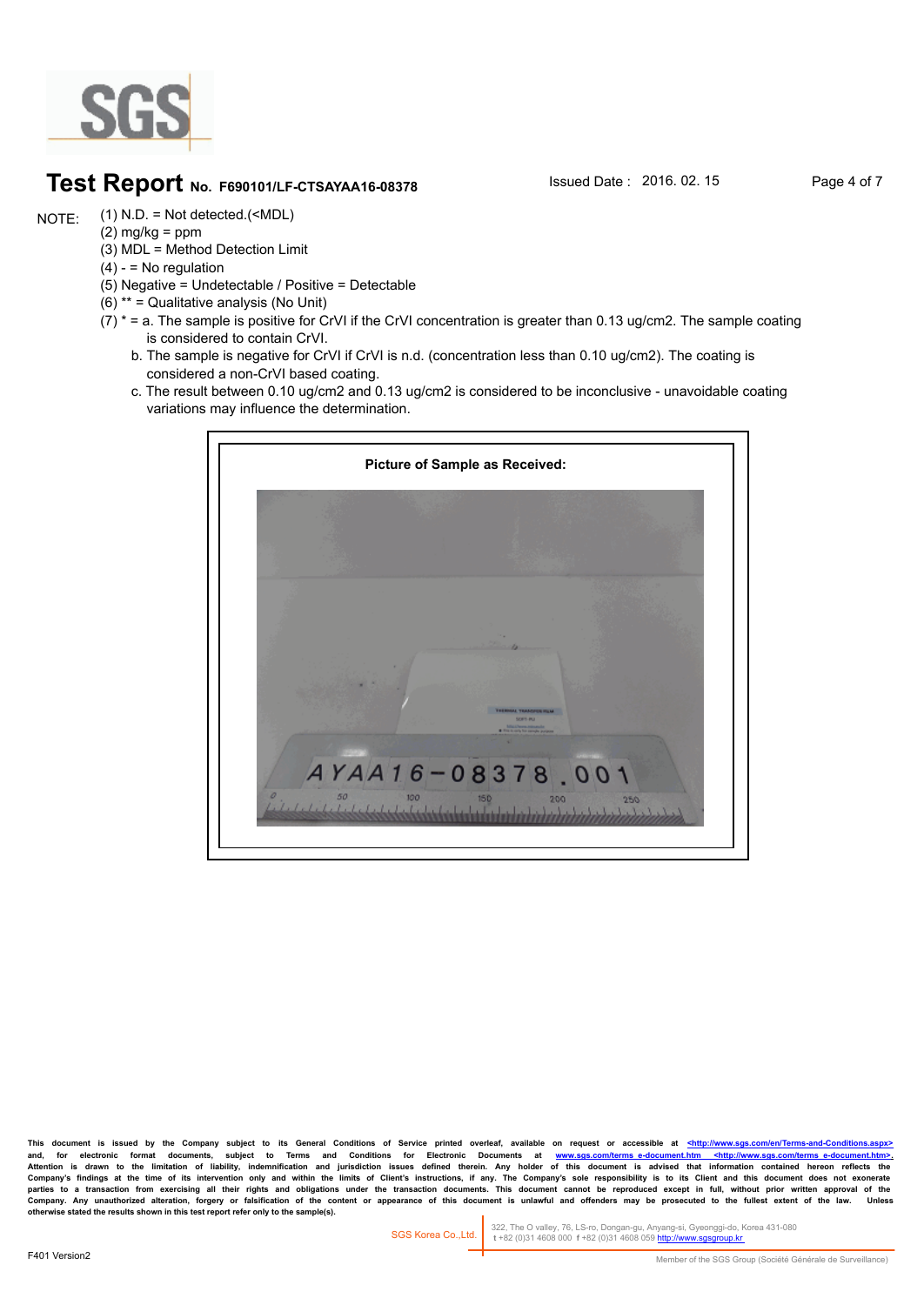

## **Test Report** No. F690101/LF-CTSAYAA16-08378 **ISSued Date : 2016. 02. 15** Page 5 of 7

### **Testing Flow Chart for RoHS:Cd/Pb/Hg/Cr6+ /PBBs&PBDEs Testing**



The samples were dissolved totally by pre-conditioning method according to above flow chart for Cd,Pb,Hg. Section Chief : Gilsae Yi

This document is issued by the Company subject to its General Conditions of Service printed overleaf, available on request or accessible at <http://www.sgs and, for electronic format documents, subject to Terms and Conditions for Electronic Documents at <u>www.sgs.com/terms\_e-document.htm <http://www.sgs.com/terms\_e-document.htm>-</u><br>Attention is drawn to the limitation of liabil Company's findings at the time of its intervention only and within the limits of Client's instructions, if any. The Company's sole responsibility is to its Client and this document does not exonerate<br>parties to a transacti Company. Any unauthorized alteration, forgery or faisification of the content or appearance of this document is unlawful and offenders may be prosecuted to the fullest extent of the law.<br>otherwise stated the results shown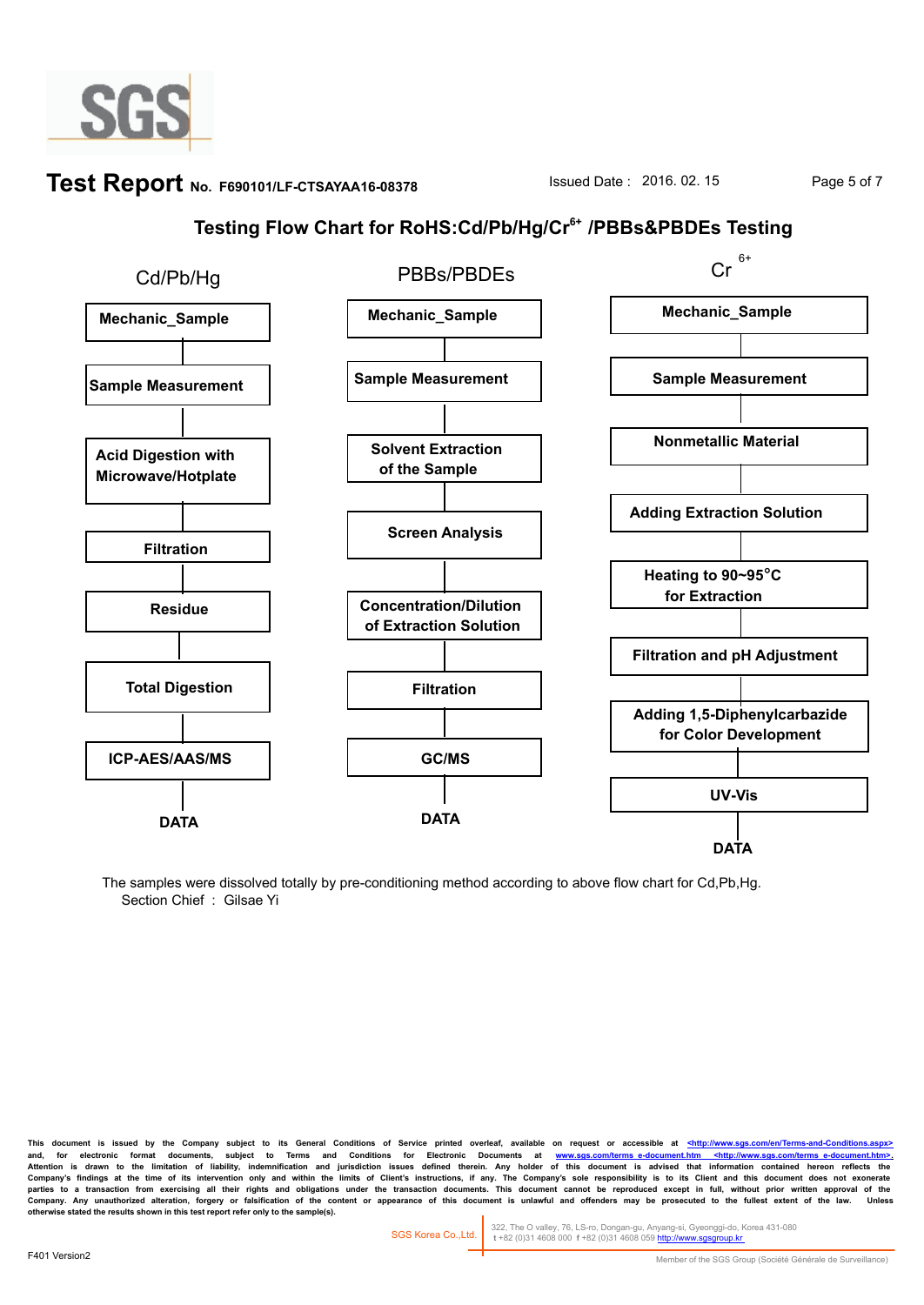

#### **Test Report** No. F690101/LF-CTSAYAA16-08378 **Issued Date : 2016. 02. 15** Page 6 of 7



This document is issued by the Company subject to its General Conditions of Service printed overleaf, available on request or accessible at <http://www. and, for electronic format documents, subject to Terms and Conditions for Electronic Documents at <u>www.sgs.com/terms\_e-document.htm <http://www.sgs.com/terms\_e-document.htm>-</u><br>Attention is drawn to the limitation of liabil Company's findings at the time of its intervention only and within the limits of Client's instructions, if any. The Company's sole responsibility is to its Client and this document does not exonerate<br>parties to a transacti Company. Any unauthorized alteration, forgery or faisification of the content or appearance of this document is unlawful and offenders may be prosecuted to the fullest extent of the law.<br>otherwise stated the results shown